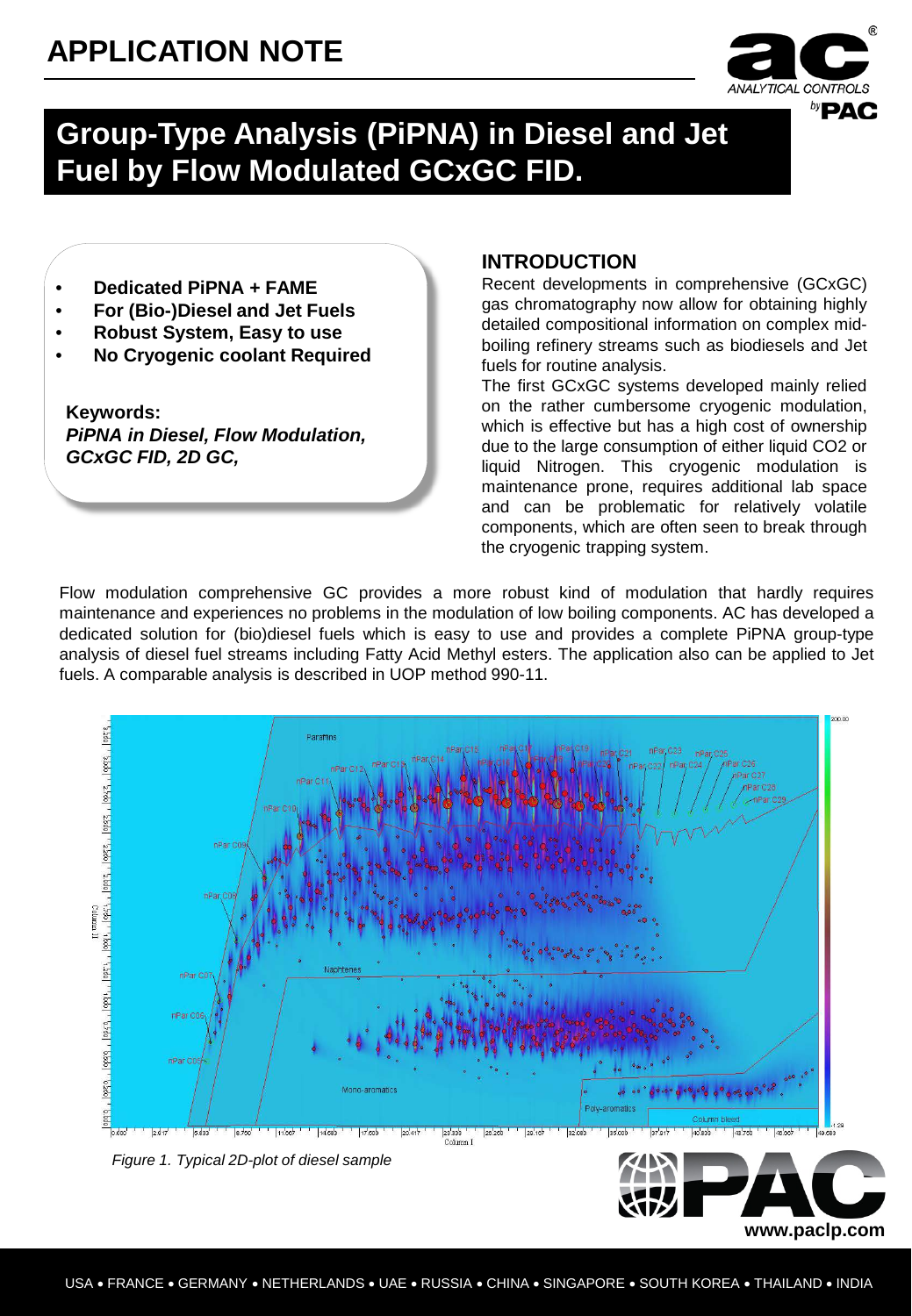#### **IMPROVED FLOW MODULATION**

A novel way of flow modulation was developed with the scope of improving peak width and resolution. Compare figure 2a vs 2b, with the lower picture representing the improved modulation set-up.

The flow modulation was further optimized for the analysis of diesel by tuning column lengths, column phase, column coating, column flows and GC oven programming. These system parameters are all critical in obtaining proper modulation and since the modulator is the heart of every GCxGC system they are vital for getting accurate results.

For the Group-Type Analysis (PiPNA) in Diesel, reversed phase chromatography was preferred to maximize separation between the different chemical groups, so a polar column was used as a first dimension colu, and a non-polar in the second.



*Figure 2a and 2b. Examples of Standard Flow Modulation (top chromatogram) and improved Flow Modulation (bottom chromatogram) of Cyclohexane*

#### **RESULTS**

The analysis of diesel on the AC optimized flow modulated GCxGC, as presented in this application note, yields total Paraffins, n-Paraffins, iso-Paraffins, total Naphthenes, mono-Aromatics, poly-Aromatics and total Aromatics (PiPNA) results. Fatty acid Methyl Esters can also be included in the same analysis. Quantitative calculation is done by the use of theoretical FID response factors (except for FAME's if present). The calculated results are normalized for optimum accuracy and precision. Fig 3 and Table 1 represent measured concentrations against theoretical values for a gravimetric QC mixture.



|slob ' ||absb ' ||slabo' ||alsbo' ||slsbo'

*Figure 3 . Gravimetric Standard.*

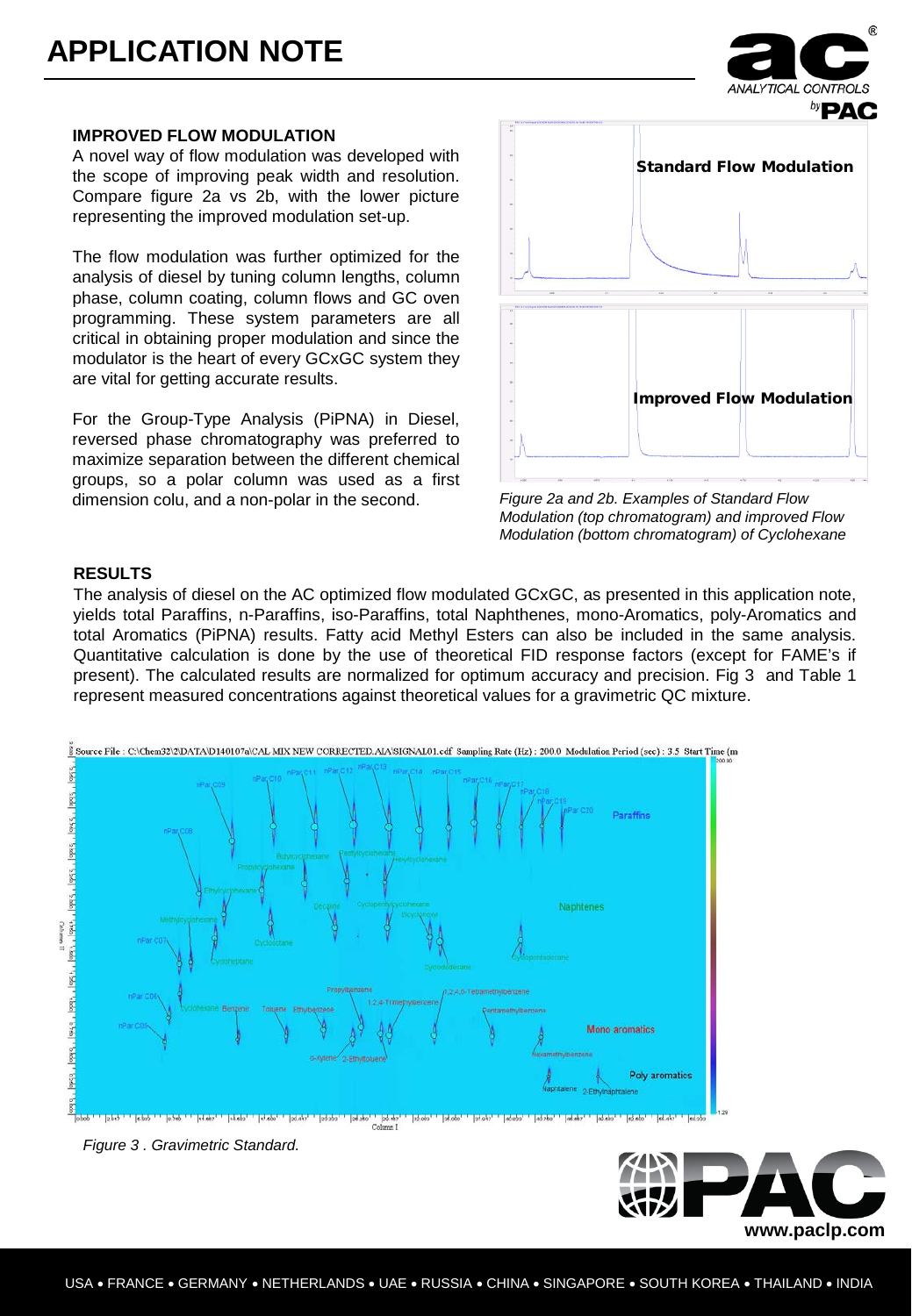## **APPLICATION NOTE**



|                            |                    |                         | <b>Measured</b> |                 |
|----------------------------|--------------------|-------------------------|-----------------|-----------------|
| <b>Component name</b>      | <b>Type</b>        | Th. Concentration (Wt%) | Value           | <b>Recovery</b> |
| n-Pentane                  | $C5$ nP            | 0.74                    | 0.75            | 102%            |
| n-Hexane                   | C6 nP              | 1.06                    | 1.00            | 94%             |
| n-Heptane                  | C7 nP              | 1.87                    | 1.84            | 98%             |
| n-Octane                   | C8 nP              | 2.45                    | 2.42            | 99%             |
| n-Nonane                   | C9 nP              | 3.19                    | 3.16            | 99%             |
| n-Decane                   | C10nP              | 3.84                    | 3.84            | 100%            |
| n-Undecane                 | $C11$ nP           | 4.58                    | 4.58            | 100%            |
| n-Dodecane                 | $C12$ nP           | 5.30                    | 5.38            | 101%            |
| n-Tridecane                | C13nP              | 5.27                    | 5.29            | 100%            |
| n-Tetradecane              | $C14$ nP           | 4.61                    | 4.55            | 99%             |
| n-Pentadecane              | $C15$ nP           | 3.84                    | 3.77            | 98%             |
| n-Hexadecane               | $C16$ nP           | 3.18                    | 3.06            | 96%             |
| n-Heptadecane              | C17nP              | 2.50                    | 2.38            | 95%             |
| n-Octadecane               | $C18$ nP           | 1.75                    | 1.64            | 94%             |
| n-Nonadecane               | C19nP              | 1.25                    | 1.16            | 93%             |
| n-Eicosane                 | C <sub>20</sub> nP | 0.51                    | 0.48            | 93%             |
|                            |                    |                         |                 |                 |
| Benzene                    | C <sub>6</sub> A   | 0.61                    | 0.60            | 99%             |
| Toluene                    | C7A                | 1.14                    | 1.13            | 99%             |
| Ethylbenzene               | C8A                | 1.84                    | 1.83            | 100%            |
| o-Xylene                   | C8A                | 2.43                    | 2.46            | 101%            |
| 2-ethyltoluene             | C <sub>9</sub> A   | 3.19                    | 3.22            | 101%            |
| n-Propylbenzene            | C <sub>9</sub> A   | 3.23                    | 3.29            | 102%            |
| 1,2,4-Trimethylbenzene     | C <sub>9</sub> A   | 3.20                    | 3.21            | 100%            |
| 1,2,4,5-Tetramethylbenzene | C10 A              | 2.82                    | 2.84            | 101%            |
| Pentamethylbenzene         | C11 A              | 1.92                    | 1.89            | 98%             |
| Hexamethylbenzene          | C12 A              | 1.09                    | 1.10            | 101%            |
| Naphtalene                 | C10 2-ring A       | 0.52                    | 0.54            | 102%            |
| 2-Ethylnaphtalene          | C12 2-ring A       | 0.57                    | 0.56            | 98%             |
| Methylcyclohexane          | C7N                | 1.07                    | 1.09            | 102%            |
| Ethylcyclohexane           | C8 <sub>N</sub>    | 1.79                    | 1.81            | 101%            |
| Propylcyclohexane          | C9 <sub>N</sub>    | 2.43                    | 2.45            | 101%            |
| Butylcyclohexane           | C10 N              | 3.12                    | 3.17            | 102%            |
| Pentylcyclohexane          | C11 N              | 2.33                    | 2.37            | 102%            |
| Hexylcyclohexane           | C12 N              | 1.74                    | 1.79            | 103%            |
| Cyclohexane                | C6N                | 1.05                    | 1.05            | 101%            |
| Cycloheptane               | C7N                | 1.90                    | 1.92            | 101%            |
| Cyclooctane                | C8N                | 2.42                    | 2.45            | 101%            |
| Cyclododecane              | C12 N              | 3.97                    | 4.04            | 102%            |
| Cyclopentadecane           | C15 N              | 2.26                    | 2.28            | 101%            |
| trans-Decahydronaphtalene  | C10 2-ring N       | 2.53                    | 2.56            | 101%            |
| Cyclopentylcyclohexane     | $C11$ 2-ring N     | 2.43                    | 2.48            | 102%            |
| Bicyclohexyl               | C12N 2-ring N      | 2.45                    | 2.48            | 101%            |
| <b>Total Paraffines</b>    |                    | 45.95                   | 45.31           | 99%             |
| <b>Total Naphtenes</b>     |                    | 31.49                   | 31.93           | 101%            |
| <b>Total Aromatics</b>     |                    | 22.56                   | 22.66           | 100%            |
| <b>Totals</b>              |                    | 100.000                 | 99.907          | 100%            |

*Table 1: Quantitative Reference Sample – theoretical values versus measured values for selected components*

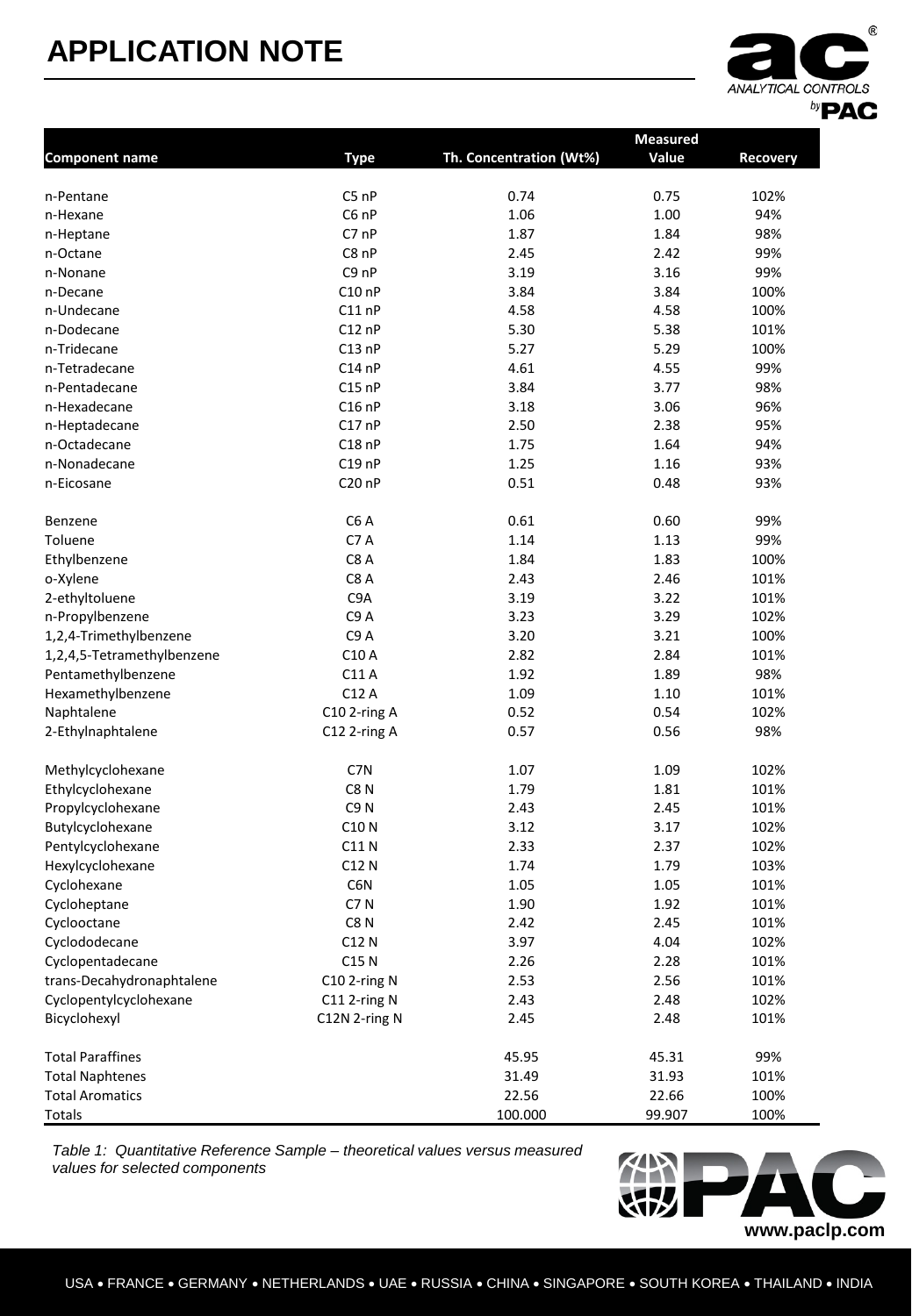

The developed method was compared against EN 12916 (Determination of aromatic hydrocarbon types in middle distillates - High performance liquid chromatography method with refractive index detection) for bias using two well characterized samples from a FAM Round Robin.

Determined values for Total Aromatic Content were slightly lower for the GCxGC method, but within the reproducibility of the EN12916 method reference (Figure 4)

A repeatability test was run using the #764 FAM B7 diesel round robin sample for determining short term repeatability. Table 2 summarizes results by chemical group including FAMEs. It proves stability and ruggedness for the method

Multiple commercially obtained Diesel fuels were analyzed was analyzed. The power of comprehensive GC is evident from Figure 5, as not only the FAMEs are clearly visible in the chromatogram, but also the resolution in the C20-C24 paraffins region is sufficient to separate what appears to be a typical cluster of components for this type of diesel fuel.

### **Total Aromatics in B7 Diesel EN12916 vs Comprehensive GC**



*Figure 4: Determined value of total aromatic content by GCxGC (red) versus FAM Round Robin results (blue) according EN12916* 

*(for FAM Round Robin : n=26, uncertainty bars are from EN 12916)*

| <b>Run</b> | <b>FAME</b><br>(%<br>$m/m$ ) | <b>1R</b> aromatics<br>(% m/m) | <b>2R</b> aromatics<br>(% m/m) | <b>Parafins</b><br>(% m/m) | n-Parafins<br>(% m/m) | <b>Naphtenes</b><br>$(\% \text{ m/m})$ |
|------------|------------------------------|--------------------------------|--------------------------------|----------------------------|-----------------------|----------------------------------------|
| Average    | 7.29                         | 23.77                          | 1.31                           | 32.46                      | 15.29                 | 35.17                                  |
| <b>MIN</b> | 7.24                         | 23.73                          | 1.29                           | 32.42                      | 15.25                 | 35.12                                  |
| <b>MAX</b> | 7.32                         | 23.79                          | 1.34                           | 32.53                      | 15.36                 | 35.22                                  |
| stdev      | 0.023                        | 0.021                          | 0.016                          | 0.037                      | 0.040                 | 0.029                                  |
| <b>RSD</b> | 0.31%                        | 0.09%                          | 1.23%                          | 0.12%                      | 0.26%                 | 0.08%                                  |

*Table 2: Repeatability data for #764 FAM B7 Sample (PiPNA group results, n =10)*